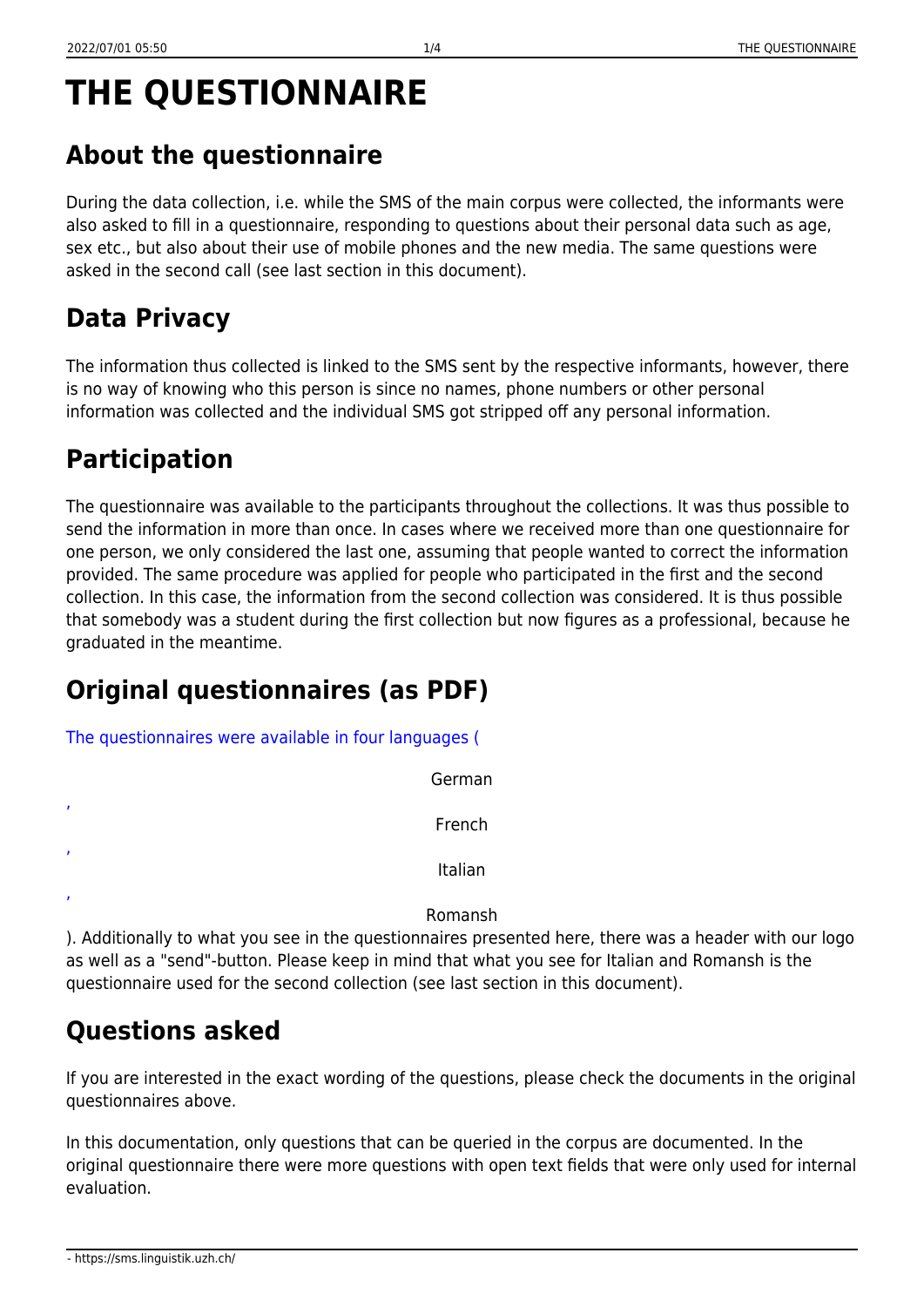#### **General information**

**Sex** is given as F (female), M (male) or n/a (not answered)

**Age** The age is given as a number for the age of the person at the moment they filled in the form.

**Mother tongue(s)** The mother tongue(s) as they were given. More than one option possible. It was possible to list other languages than the ones offered as a selection (Standard German, French, Italian, Romansh and Swissgerman Dialect). If the informants typed in other languges, they get listed in the person data but not in the Frequency Distribution.

**Other languages spoken** Other languages spoken at home and in public. For both fields, more than one options are possible. It was possible to list other languages than the ones offered as a selection (Standard German, French, Italian, Romansh and Swissgerman Dialect). If the informants typed in other languges, they get listed in the person data but not in the Frequency Distribution.

**Education** The informants' answers were interpreted as follows:

- Primary Education for informants answering Primarstufe, Primaire or Scuola Primaria (second collection: scuola elementare / scola primara / scoula primara)
- ISCED Level 2 for informants answering Sekundarstufe I, Secondaire I or Scuola Media (second collection: scuola media / scola reala ni secundara / scoula reala o secundara)
- ISCED Level 3 for informants answering Sekundarstufe II or Scuola Media superiore (second collection: liceo / gimnasi)
- British GCE A levels for informants answering Mittelschulstufe, Gymnase/Lycée or Maturità (second collection: altra scuola media superiore / apprendistato / autra scola media ni emprendissadi / otra scoula media o giarsunadi)
- Bachelor or above for informants answering Hochschulabschluss, Diplôme de fin d'études or Laurea (second collection: università o scuola universitaria professionale / universitad ni scola aulta specialisada / università o scoula ota specialisada)

**Occupation** The informants' answers were interpreted as follows:

- Student for informants answering SchülerIn/StudentIn; Elève, Etudiant-e or alunno, studente
- Services sector for informants answering Dienstleistungsbereich; Prestation de service or terziario
- Industrial sector for informants answering Industrie or Industria
- Craft/trade for informants answering Gewerbe; Artisanat or commercio

**Home/work postcode/address** Postcode where the informant lives or works respectively. In the person information, you can click on the number to get a map.

#### **SMS usage**

**SMS Use in years** The informant was asked, for how many years he has been using SMS. A selection was presented: less than a year

- 1-3 years
- 3-5 years
- more than 5 years

**SMS sent per week** The informant was asked, how many SMS he sends out in an average week. A selection was presented: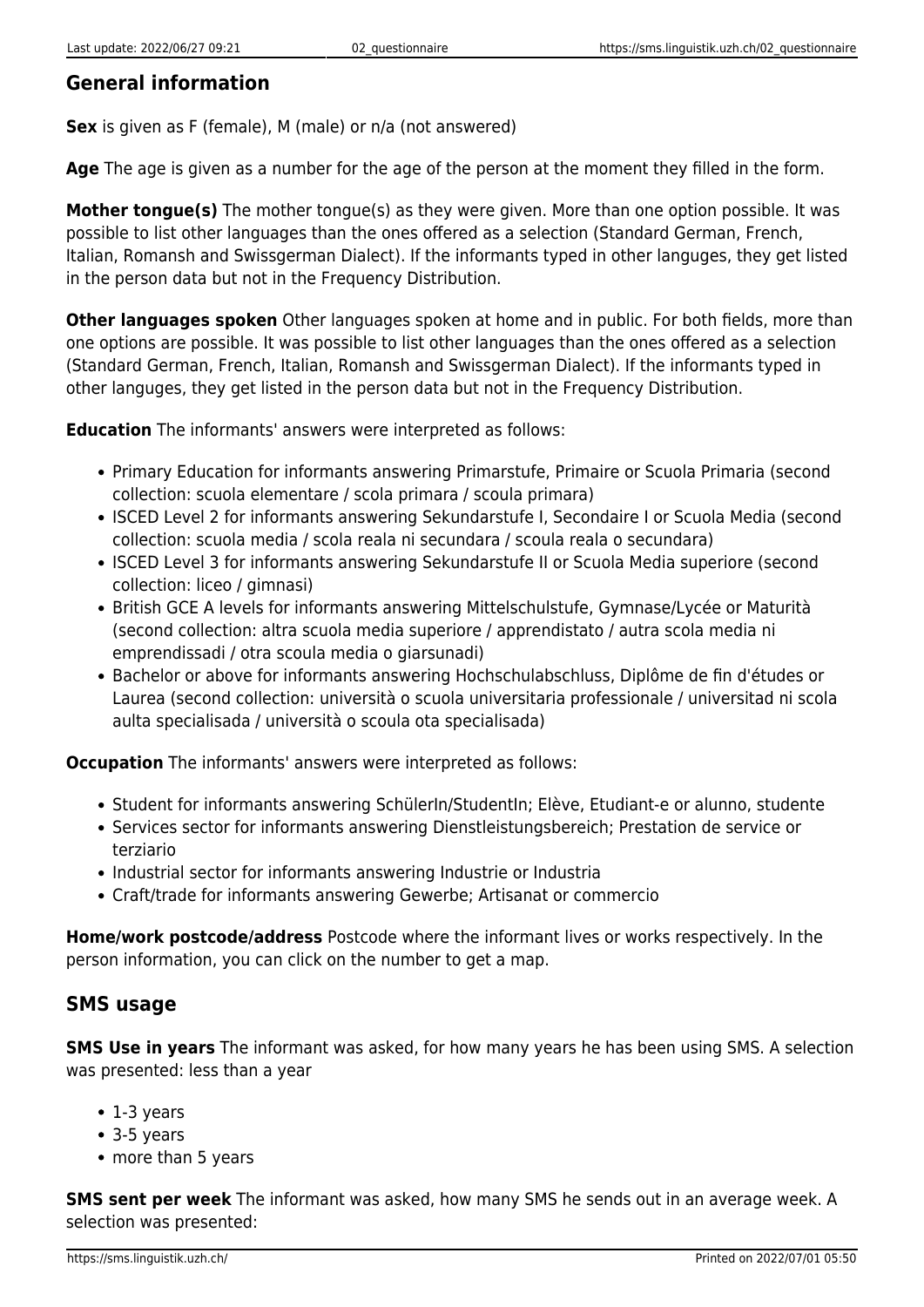- less than 5
- $5-10$
- $10-20$
- $20-50$
- 50-100
- more than 100

**Use of T9** The informant was asked whether he uses his mobile phone's automatic text recognition T9. Options were yes or no.

#### **E-mail, chat, forum use**

The informant was asked whether he uses any of these media communication forms: **email, chat, forum**. Possible answers were:

- n/a for no answer
- never
- rarely
- frequently
- very frequently

**Sending SMS from Web** The informant was asked whether he sends SMS from the Web. Possible answers were:

- n/a for no answer
- never
- rarely
- frequently
- very frequently

**Recipients** The informant was asked whom his SMS were addressed to. Possible answers:

- Friends
- Colleagues (work)
- Family
- Games, contests etc.
- a free field others

#### **Second collection**

The second collection took place nearly two years after the first one and was set up for the special needs of research in Italian and Romansh. Accordingly, the questionnaire was adjusted slightly to adjust to the needs of this user group but also to cover the quick technical development. The following was changed: For all questions concerning languages (e.g. mothertongue), the option Italian dialect ("dialetto della Svizzera italiana") was added. An additional profession was included: farming or forestry ("agricoltura e foreste") An additional question about mobile phone use was added: do you use a smartphone? ("Si serve di uno smartphone (iPhone o simili)?"). Possible answers were yes and no, but it was also possible to leave the question empty. When working with the corpus, it is imperative to realize that these questions were only asked during the second collection. Thus, the percentage of people, who consider the Italian dialect as their mother tongue, cannot be calculated by setting the total number of participants as 100%. Instead, the number of participants of the second collection has to be taken as 100%. The same goes for smarphones etc.